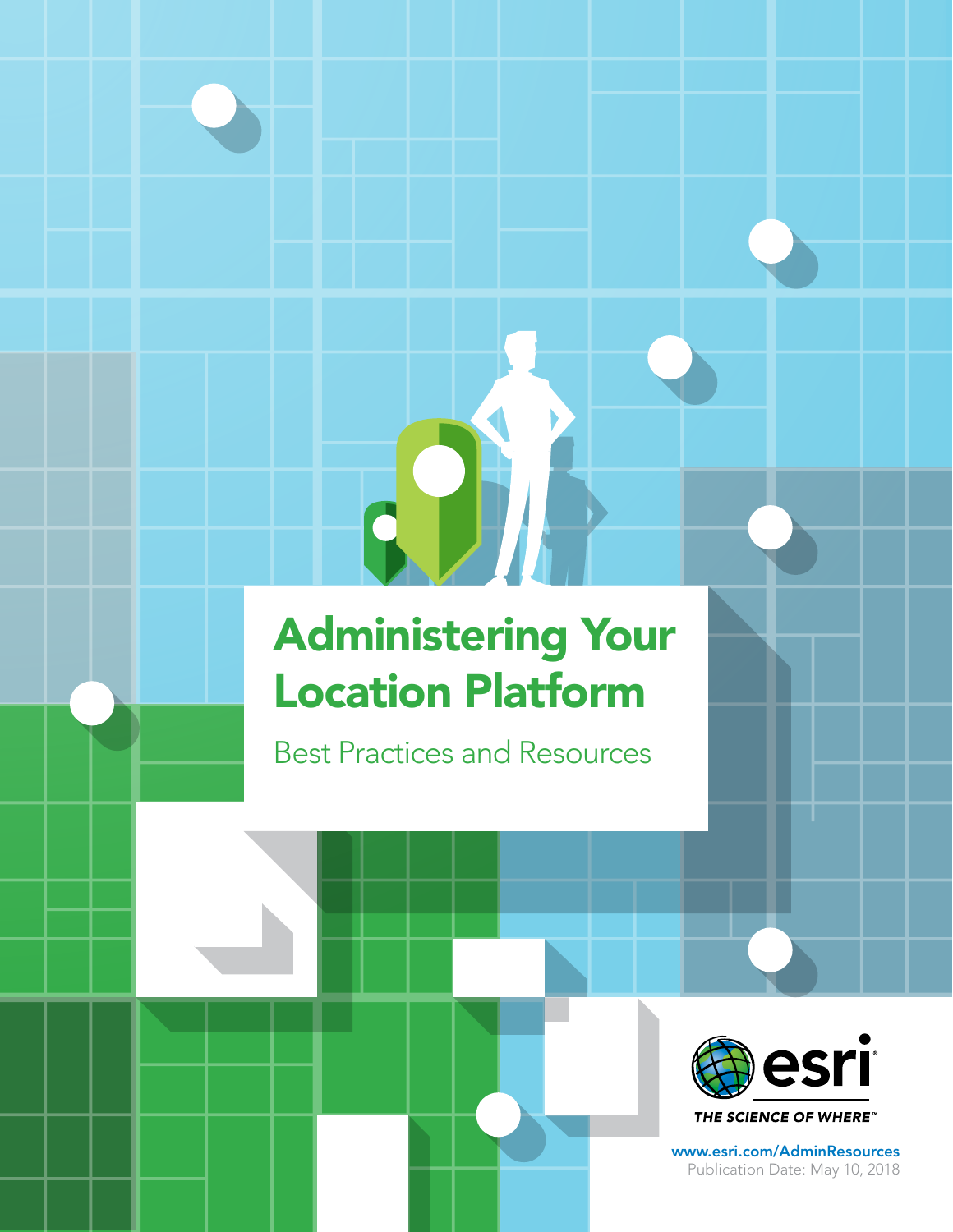### Checklist for Administering Your Location Platform

| Task                                         | Link                                    | Complete |
|----------------------------------------------|-----------------------------------------|----------|
| 1. Introduction to ArcGIS                    |                                         |          |
| · What is ArcGIS?                            | <b>ArcGIS Online Overview</b>           |          |
| • About the platform                         | <b>ArcGIS Platform Deployment</b>       |          |
| • Check system health                        | <b>ArcGIS Online Health</b>             |          |
| • Esri Partners                              | The ArcGIS Online Specialty             | $\Box$   |
| • Esri Professional Services                 | Esri Services Packages                  | $\Box$   |
| • Esri Support Services                      | <b>Esri Support Site</b>                | $\Box$   |
| 2. Activate and Set Up Your Site             |                                         |          |
| • Activation process                         | <b>ArcGIS Online Help</b>               |          |
| • Configure the ArcGIS Online website        | <b>ArcGIS Online Help</b>               |          |
| 3. View Your Organization's Status           |                                         |          |
| · Understand your subscription plan          | <b>ArcGIS Online Subscription Plans</b> | $\Box$   |
| • View and monitor subscription status       | ArcGIS Online Help                      | $\Box$   |
| · Understand credits                         | <b>ArcGIS Online Help</b>               | П        |
| 4. Control Access                            |                                         |          |
| • ArcGIS Online security overview            | <b>Trust ArcGIS</b>                     |          |
| • Configure security settings                | <b>ArcGIS Online Help</b>               |          |
| • Create your first group                    | <b>ArcGIS Online Help</b>               |          |
| • Share data with the public                 | <b>ArcGIS Open Data</b>                 |          |
| 5. Manage People                             |                                         |          |
| · Invite and add members                     | <b>ArcGIS Online Help</b>               |          |
| • Configure roles                            | <b>ArcGIS Online Help</b>               |          |
| · Set up enterprise logins                   | <b>ArcGIS Online Help</b>               |          |
| 6. Organize and Share Content                |                                         |          |
| • Share items                                | <b>ArcGIS Online Help</b>               |          |
| • Configure groups                           | <b>ArcGIS Online Help</b>               |          |
| • Configure gallery                          | ArcGIS Online Help                      |          |
| • Share groups                               | ArcGIS Online Help                      |          |
| 7. Get Apps for Your Organization            |                                         |          |
| • Apps for everyone                          | Apps overview                           |          |
| • Apps for the field                         | Apps for the Field overview             |          |
| • Apps for the office                        | Apps for the Office overview            |          |
| • Apps for the community                     | Apps for the Community overview         |          |
| • App builders                               | App Builders overview                   | $\Box$   |
| · Manage licenses                            | <b>ArcGIS Online Help</b>               |          |
| 8. Stay Informed                             |                                         |          |
| · Join the Esri Community                    | GeoNet                                  |          |
| • Follow blogs                               | <b>ArcGIS Online Blog</b>               |          |
| • Receive publications                       | <b>Esri Publications</b>                |          |
| · Watch videos                               | E360                                    |          |
| · Industry success stories                   | <b>ArcGIS Online: Case Studies</b>      |          |
| · How ArcGIS is used in different industries | <b>Industries</b>                       |          |
| • Lifelong learning                          | <b>Esri Training</b>                    |          |
|                                              |                                         |          |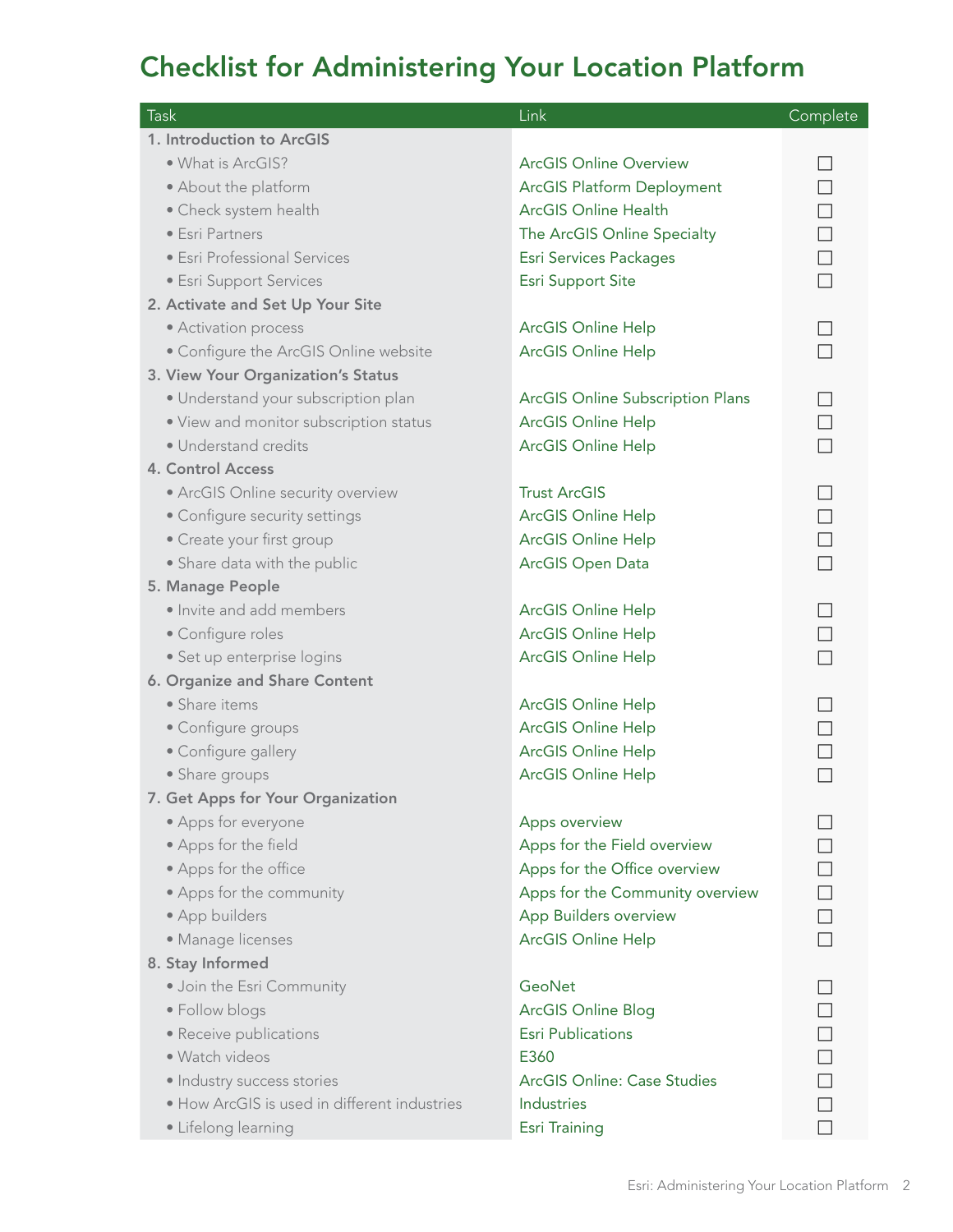### Introduction to ArcGIS 1

ArcGIS connects people with maps, data, and apps through geographic information systems (GIS). ArcGIS software is used by Fortune 500 companies, national and local governments, public utilities, and tech startups around the world. It is a location platform that's accessible to anyone, anywhere, anytime.

[ArcGIS Online](http://www.arcgis.com/features/index.html) is an online, collaborative web GIS that allows you to use, create, and share maps, scenes, apps, layers, analytics, and data. The system allows you to host data, match addresses, get directions, and perform spatial analytics. You get access to [Living Atlas of the](http://doc.arcgis.com/en/living-atlas/about/)  [World](http://doc.arcgis.com/en/living-atlas/about/), comprised of authoritative maps and data on thousands of topics, as well as Esri's secure cloud, where you can add items and publish web layers. You can also work directly with other parts of the ArcGIS system, including ArcGIS Enterprise, ArcGIS Desktop, apps, solutions, and [developer resources](https://developers.arcgis.com/).

#### Platform architecture



The graphic illustrates how ArcGIS Online, your portal, consists of a core system that you can interact with from your organization's advanced desktop tools, the ArcGIS Online website, and mobile apps. You can monitor the status of the system by going to the [ArcGIS Online](http://doc.arcgis.com/en/trust/system-status/)  [Health Dashboard](http://doc.arcgis.com/en/trust/system-status/). This resource provides status information that has been verified as having affected the majority of ArcGIS Online users.

As an administrator, you may find yourself looking for Esri partners with skills and experience in delivering ArcGIS Online apps and services. The [ArcGIS Online Specialty](http://epn.maps.arcgis.com/apps/MapTour/index.html?appid=fe7a4f2b7ccb40da9675d3cb0e9c228e&webmap=01733744aecc4b68835a04d349432013) designates partners in the Esri Partner Network who can help users with everything from getting started with ArcGIS Online to developing and producing custom apps that take full advantage of web GIS. You may also be interested in [Esri Services Packages](https://www.esri.com/~/media/Files/Pdfs/library/fliers/pdfs/esri-services-packages.pdf), which are short-term, high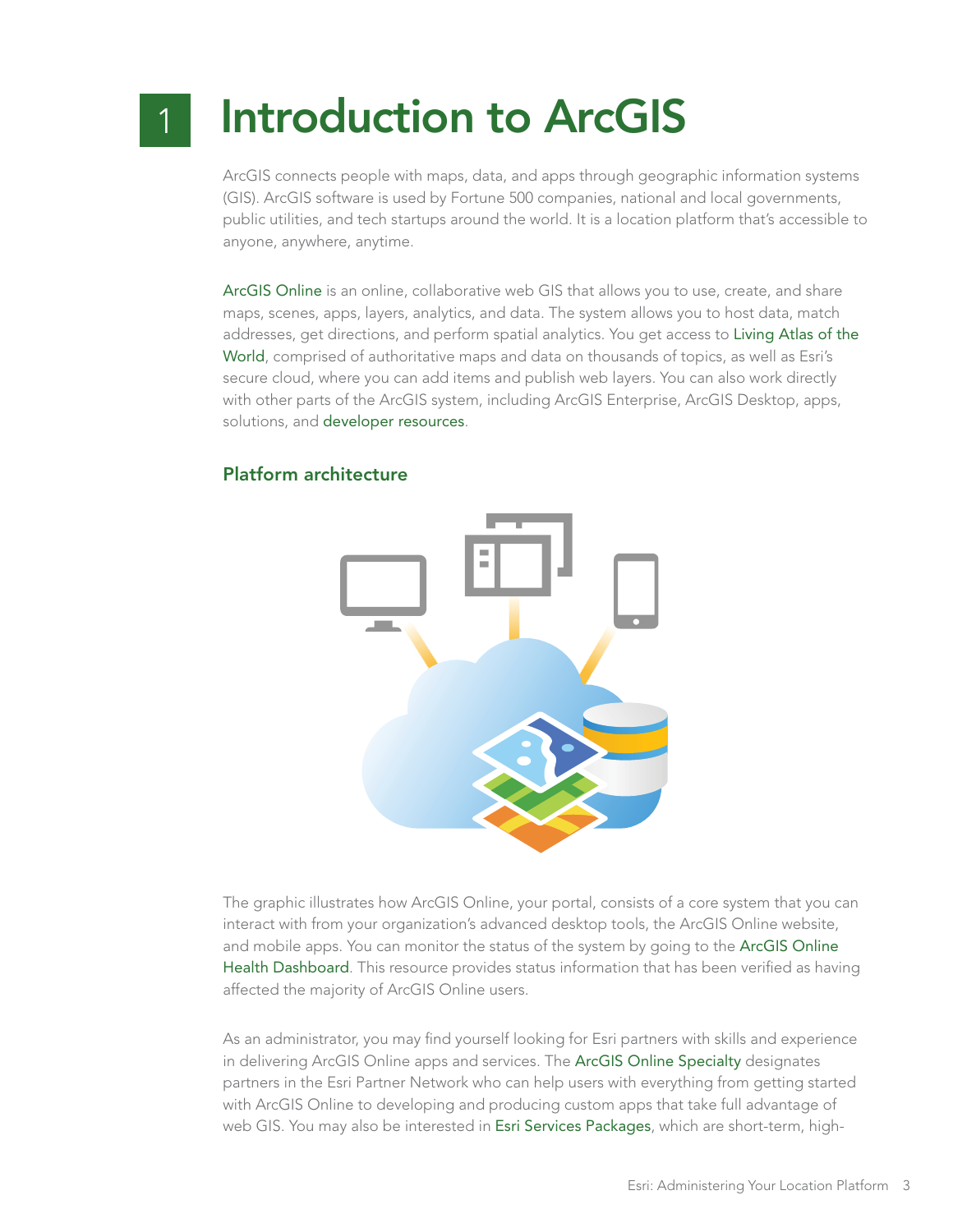impact services that provide knowledge transfer, best practices, and consulting support for a variety of Esri products, including ArcGIS Online. Services Packages are delivered by Esri professionals to assist you with implementing Esri products faster and becoming selfsufficient with Esri technologies.

As you work through this guide, you may have questions about your implementation. If you can't find the answer using the resources provided within, please feel free to reach out to [Esri's Support Services](http://support.esri.com/) team.

# 2 Activate and Set Up Your Site

As the designated administrator of your ArcGIS Online organization, your first step is to [activate your ArcGIS Online subscription](http://doc.arcgis.com/en/arcgis-online/reference/activate-subscription.htm) using the activation link in the email you receive from Esri. After that, as the administrator, you will receive additional emails with links to ArcGIS apps, announcements on future updates to the platform, and notifications on subscription renewal and low credit balance. The activation link and credit balance notifications are sent from service@esri.com, which may get filtered to your spam or junk email folder. To make sure you receive these messages, add this address to the list of safe senders in your email client. These announcements will be sent to any member in the administrator role.

After you activate your subscription, configure your ArcGIS Online website to meet your needs and match your branding. You can [configure general settings](http://doc.arcgis.com/en/arcgis-online/administer/configure-general.htm), like the organization logo and name, the default language, the region, and the Contact Us link. It is recommended that you specify a personal or corporate alias for the Contact Us link that will appear in the footer across your ArcGIS Online website. You can also [customize the look and functionality of the](http://doc.arcgis.com/en/arcgis-online/administer/configure-home.htm)  [home page](http://doc.arcgis.com/en/arcgis-online/administer/configure-home.htm). Select or create a custom background image and banner, and [craft a description](https://doc.arcgis.com/en/arcgis-online/administer/configure-general.htm) that will help inform those who use and visit your ArcGIS Online organization. Furthermore, use the content within a group to populate the featured content ribbon on your home page. This is a great way to showcase maps and apps and provide one-click access to content. These settings can be modified in the future if your needs change.

### View Your Organization's Status 3

When you activate your ArcGIS Online subscription, a predefined number of named users and service credits are allocated to your organization based on the designated [subscription plan](http://www.esri.com/software/arcgis/arcgisonline/purchase). Service credits are the currency of ArcGIS Online and are used across the platform in exchange for storage space and the use of certain functions, such as spatial analysis, routing, or geocoding.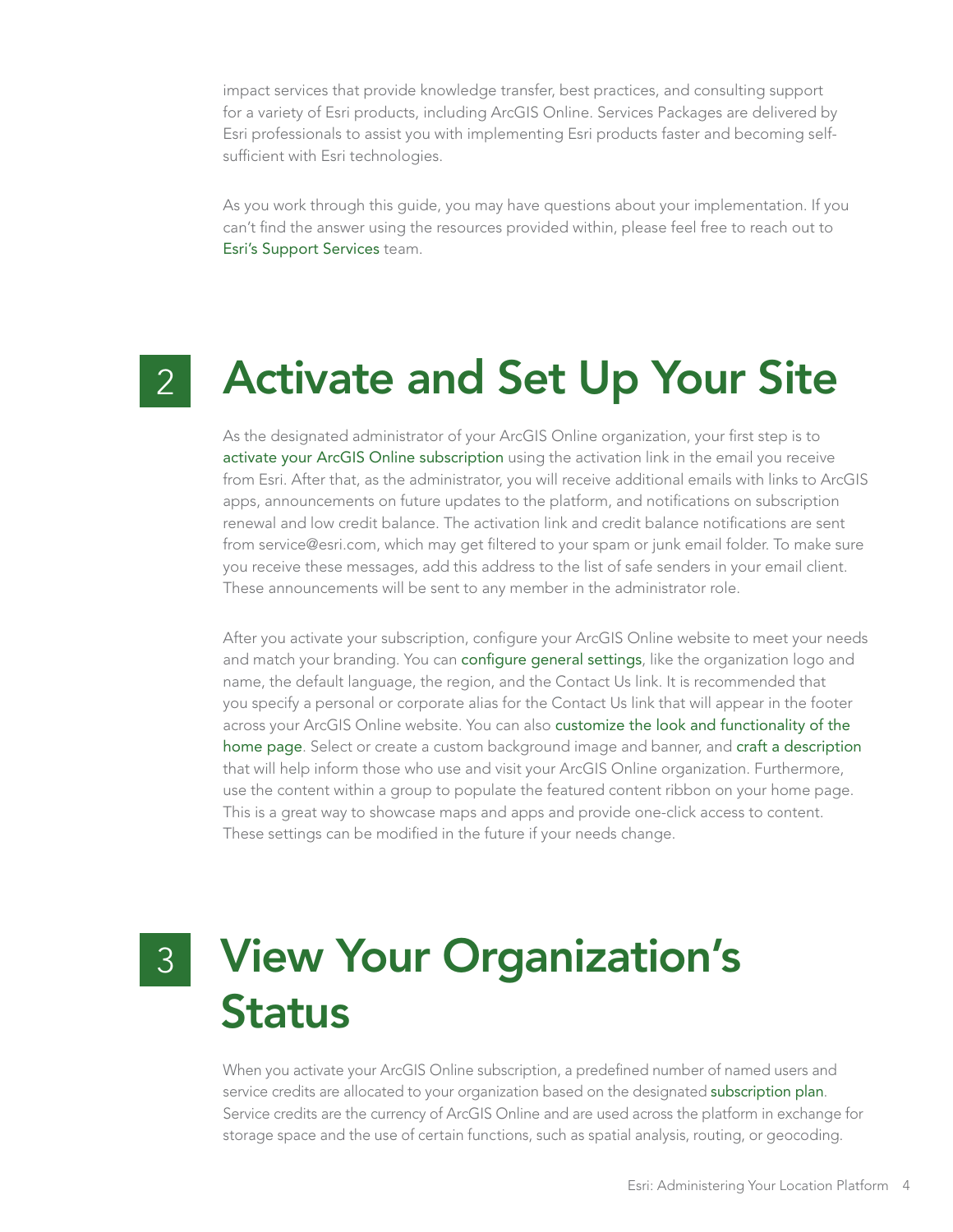As an administrator, you can effectively manage your ArcGIS Online organization by quickly and easily accessing real-time [status](https://doc.arcgis.com/en/arcgis-online/administer/view-status.htm) reports. You can view general information about the organization, such as the subscription renewal date and how many credits remain, and interactive, detailed usage reports. Reports are organized into five categories: credits, content, apps, members, and groups. The available reports vary according to which category you are viewing. Many of the charts, tables, and lists include interactive drill-down and drillthrough reports that reveal specific information as you interact with them.

[Credits](https://doc.arcgis.com/en/arcgis-online/administer/view-status.htm#ESRI_SECTION1_1D001100A7A24CDF85A09169E0A424ED) reports include summary charts that show credit usage over time and usage by type. The Credit Utilization Chart reports credit usage for storage, analytics, subscriber content, and published content. You can explore credit usage for a specific period of time by adjusting the start and end dates, and you can also export usage data as a CSV file. Administrators will receive [email notifications](http://doc.arcgis.com/en/arcgis-online/reference/faq.htm#anchor17) when the organization has used 75 percent and 100 percent of credits. Much like reviewing a monthly utility bill, monitoring credit usage is an excellent way of knowing how your organization is being used and [predicting how many credits you will](http://links.esri.com/agol-help/credits)  [need](http://links.esri.com/agol-help/credits) for an extended period. If you would like more fine-tuned control over credit usage, consider implementing a [credit budget](http://doc.arcgis.com/en/arcgis-online/administer/configure-credits.htm) that assigns a flexible allocation of credits to some or all organization members.

[Content](https://doc.arcgis.com/en/arcgis-online/administer/view-status.htm#ESRI_SECTION1_8B1AAF035D694FB9BB81DF5468970CE1) reports illustrate how members of your organization are creating, using, and sharing content. Reports include commonly used tags, trending content, and most popular content. [Apps](https://doc.arcgis.com/en/arcgis-online/administer/view-status.htm#ESRI_SECTION1_30D0DCB20E7C498BB22F474CAAADCD9E) reports give you detailed insights into how ArcGIS apps, which include those built with configurable apps and app builders, are used in your organization.

You can gain an understanding of the status of your organization's members and their activities by viewing the [Members](https://doc.arcgis.com/en/arcgis-online/administer/view-status.htm#ESRI_SECTION1_106A2FD78308454EBF706A9DB267016D) reports, which display members by role and credit usage, as well as utilization summaries and statistics for each member of your organization. If you are interested in how your members are collaborating within your organization, explore the [Groups](https://doc.arcgis.com/en/arcgis-online/administer/view-status.htm#ESRI_SECTION1_DF7AB8B322694CDD9B62202F301A6554) reports. These reports display data regarding the number of groups, group owners, and group sharing settings.

#### Control Access 4

ArcGIS Online is a secure, reliable geographic information system (GIS) delivered using the software-as-a-service model. Esri's security strategy is based on an industry-standard, defense-in-depth approach that provides security controls at every level, for every user, including the application, network, and facilities. Adherence to these [security principles](http://doc.arcgis.com/en/trust/security/arcgis-online-security.htm.#ESRI_SECTION1_8D91ECCB404E4CCF90B12A395F768EC1) helps ensure that ArcGIS Online provides confidentiality, integrity, and availability of data.

As an administrator, you can [configure security settings](http://doc.arcgis.com/en/arcgis-online/administer/configure-security.htm) that meet the needs of your organization. You can modify policies, sharing and searching, password policies, enterprise logins, sign in options, multifactor authentication, and trusted servers. For example, you can configure the password policy for your organization, including the password length,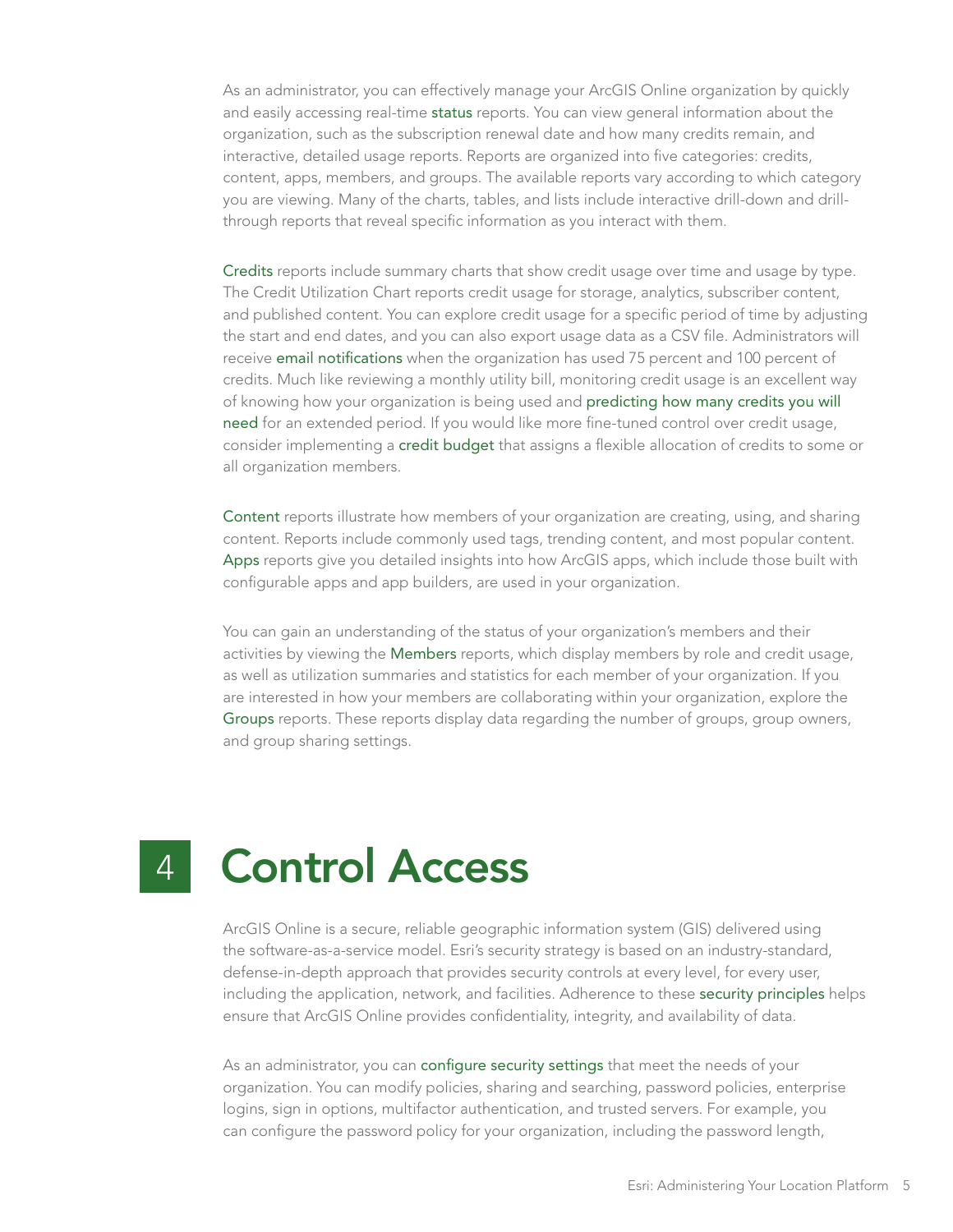complexity, and history requirements. You may also choose to allow members to share content outside your organization. It is important to note that if you disable this setting, users and publishers can only share with other members within the organization. However, administrators can still share content publicly. This added level of control will ensure that only your most trusted members can make maps publicly accessible.

With the website initially configured, you can [create groups](http://doc.arcgis.com/en/arcgis-online/share-maps/make-your-first-group.htm) for the functional teams or business units that will use the organization. Groups can be used to share data and maps with a focused audience, including audiences between organizations. They can also support team workflows by allowing members to share content with one another. After these groups have been created, you can assign new members to the appropriate groups based on a project, team, or business unit.

If your organization plans to share its data with the community, you may want to create a group that populates an [ArcGIS Open Data site](http://opendata.arcgis.com/about). Esri-hosted ArcGIS Open Data gives you a quick way to set up public-facing websites where people can easily view, use, and even download your organization's authoritative open data in a variety of formats. As an administrator, you can configure the site with your organization's brand and data shared to a designated group.

#### Manage People 5

Organizations [add members](http://doc.arcgis.com/en/arcgis-online/administer/invite-users.htm) by inviting them to join or adding them directly. You can send invitations or add members one at a time, or you can upload a file and send invitations or add members in bulk. As part of the invitation process, you can add members to groups, set credit allocations, and assign roles.

Each member of your ArcGIS Online organization should be assigned a [role](http://doc.arcgis.com/en/arcgis-online/reference/roles.htm) that provides the functionality required to complete their workflows. A role defines the specific privileges that a member has within the organization. The default user, publisher, and administrator roles contain a set of predefined privileges for common workflows such as consuming content and curating data. If you find that you need more control and flexibility than what a default role offers, you can [create a custom role](http://doc.arcgis.com/en/arcgis-online/administer/configure-roles.htm) where [specific privileges](http://doc.arcgis.com/en/arcgis-online/reference/roles.htm#ESRI_SECTION1_7071F89DE04B448CA833A4164A98DF94) can be enabled or revoked. For example, you may want to create a role for members who can only view maps, or another role that provides some administrative responsibility for managing members. When you change a member's role, you should ensure that the member understands the new responsibilities and controls you have granted.

ArcGIS Online supports [enterprise logins](http://doc.arcgis.com/en/arcgis-online/administer/enterprise-logins.htm). This means that instead of using ArcGIS logins, you can allow members of your organization to sign in to ArcGIS Online using the same logins they use to access your enterprise information systems. The advantage of setting up enterprise logins is that members do not need to create additional logins within the ArcGIS Online system; instead, they can use a login with which they are already familiar.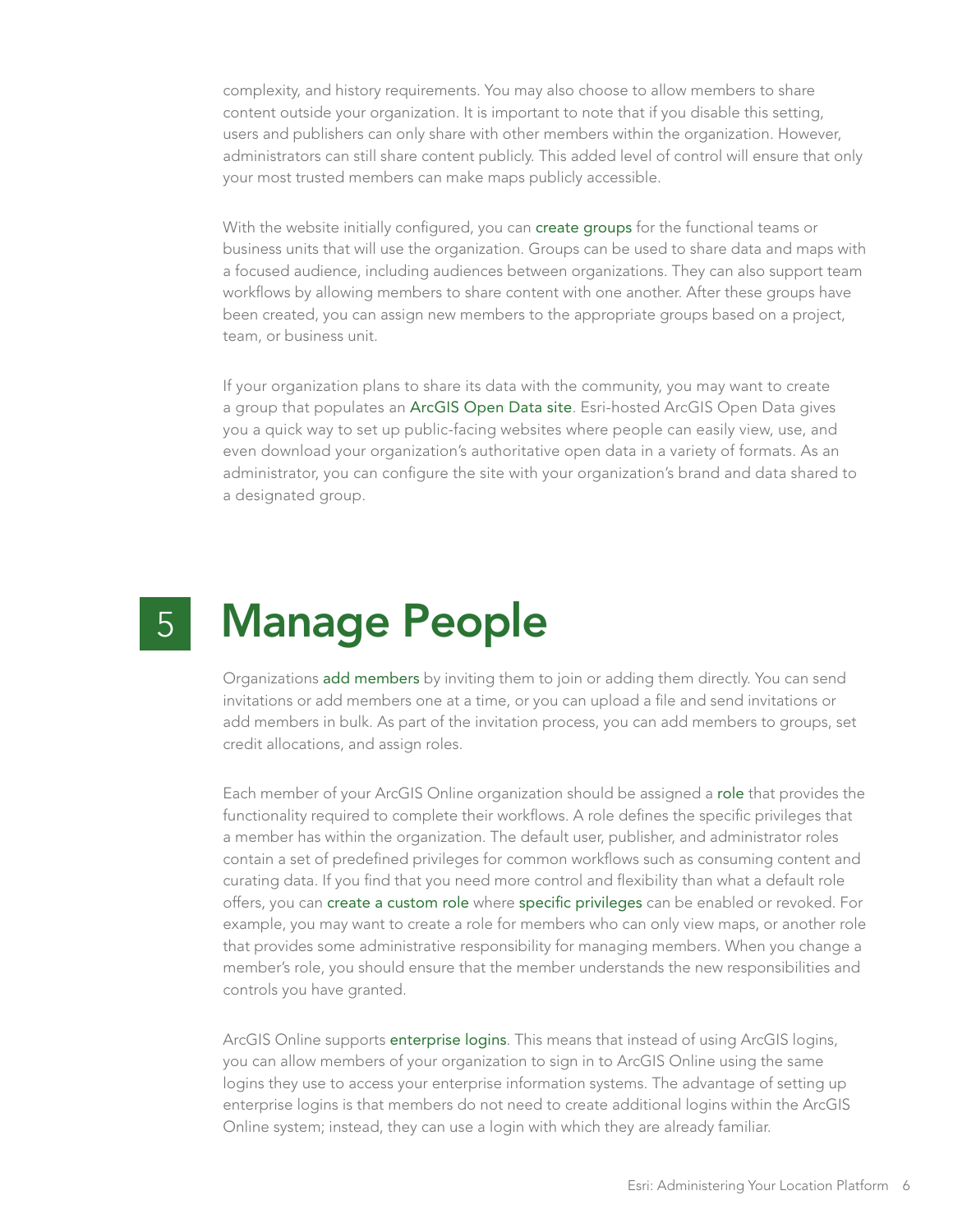In addition to adding members and assigning roles, you as the administrator can [manage their accounts](http://doc.arcgis.com/en/arcgis-online/administer/manage-members.htm). You can view and make changes to any member's content, group membership, and profiles. Members should be encouraged to keep an up-to-date and [complete profile](http://doc.arcgis.com/en/arcgis-online/reference/profile.htm), as this will help provide other members in the organization with information about content authors. When appropriate, you also have the ability to remove or disable accounts. It is helpful to disable a former employee's account while you are working on reassigning that person's content and groups to other members before removing the account completely.

## 6

# Organize and Share Content

When creating maps, layers, and other items in ArcGIS Online, you have the option of leaving them unshared or [sharing items](http://doc.arcgis.com/en/arcgis-online/share-maps/share-maps-apps.htm) with groups, your organization, or everyone. You can also [share an item](http://doc.arcgis.com/en/arcgis-online/share-maps/share-items.htm) with a combination of your organization, groups, and everyone. If you choose not to share the item, only you (and the organization's default administrators) can access the item until you share it. Until they are shared, your maps, apps, and other items are not available to others—for example, they do not appear in search results and aren't part of any group. If you make an item public (that is, share it with everyone), it is accessible by everyone, including anonymous users, even if your organization does not allow anonymous access to its website.

Groups offer a convenient and simple way to organize items for access within your organization and publicly. With a little bit of planning, groups can be used as a tool to support your workflows and ensure that finished content is shared with the intended audience. For example, you can [create a working group and a broadcast group](https://doc.arcgis.com/en/arcgis-online/administer/configure-groups.htm) for items related to a particular project. The working group can be a private group used for sharing in-progress work, wheras the broadcast group can be a public group used for sharing finished content with everyone. In addition, you can use groups to [share private content from your](https://blogs.esri.com/esri/arcgis/2016/07/25/sharing-content-privately-between-organizations/)  [ArcGIS Online organization with another ArcGIS Online organization](https://blogs.esri.com/esri/arcgis/2016/07/25/sharing-content-privately-between-organizations/). When creating any group, it is important to establish a defined purpose and include only the appropriate users as members of the group.

 As an administrator, you can use groups to populate the [organization's Gallery](http://doc.arcgis.com/en/arcgis-online/administer/configure-gallery.htm), which highlights items from your organization. After choosing to showcase the contents of a specific group, you can change how the items are sorted within the Gallery. You can sort by title, owner, date, rating, or the number of views. Groups can also be used to create [gallery apps](http://doc.arcgis.com/en/arcgis-online/create-maps/create-gallery-apps.htm) that display the items in a group and the group details, such as the name and description. Gallery apps are configurable and offer different options for customizing the appearance and behavior of the app.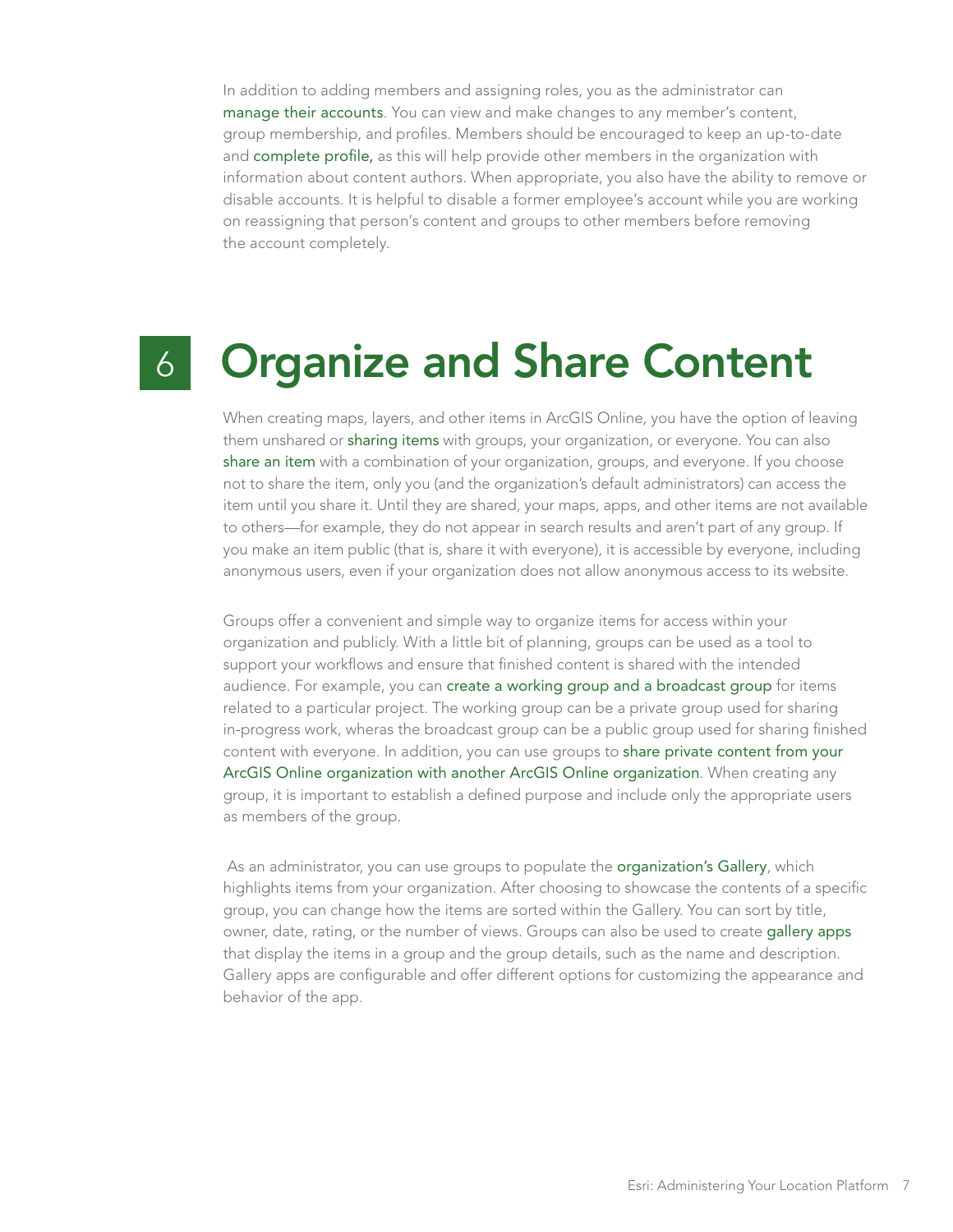### Get Apps for Your **Organization** 7

Esri has a number of focused apps designed to make your work easier, faster, and more efficient. From field data collection to working with colleagues in your office and sharing your work out to the community, apps are a powerful extension of your web GIS. Most of these apps are included with your ArcGIS Online subscription, while premium apps are available for an additional cost.

[Apps for the field](http://www.esri.com/software/apps/field) help you use the power of location to improve coordination and achieve operational efficiencies in field workforce activities. Reduce or even replace your reliance on paper. Ensure that everyone in the field and the office uses the same authoritative data so you can reduce errors, boost productivity, and save money. Apps for the field include integrated workflows for efficient field operations. This suite includes apps like [Collector for ArcGIS](http://www.esri.com/products/collector-for-arcgis) and [Survey123 for ArcGIS](http://www.esri.com/products/survey123).

Use [apps for the office](http://www.esri.com/software/apps/office), including the ArcGIS Desktop app [ArcGIS Pro](http://www.esri.com/en/software/arcgis-pro), to make decisions that save money and time, whether you're an operations manager who needs to see the location of assets or a market analyst interested in understanding consumer profiles in a targeted region. Visualize your data in a geographic context and gain location-based insights that you would otherwise miss.

When you are ready to share information and stories with the public at large or particular stakeholders, use [apps for the community](http://www.esri.com/software/apps/community). With more than thirty different [configurable](http://www.esri.com/software/configurable-apps)  [app templates](http://www.esri.com/software/configurable-apps) and the powerful storytelling capabilities in [Esri Story Maps](http://storymaps.arcgis.com/en/), you and your organization's members can create engaging web apps that can be used inside your organization, embedded on websites, or shared with the world. In addition, you can use [ArcGIS Open Data](http://www.esri.com/software/arcgis/arcgisonline/arcgis-open-data) to make your authoritative data accessible via a public-facing website.

If you would like to build your own apps, you can use [app builders](http://www.esri.com/software/apps/builders), like [AppStudio for](http://appstudio.arcgis.com/)  [ArcGIS](http://appstudio.arcgis.com/). You can build amazing apps using your own brand without doing any coding. Use templates to build web or native apps that work on all devices and all platforms, and add advanced functionality to your apps with widgets that you simply drag, drop, and configure.

As an administrator, you use ArcGIS Online to specify which members have licenses for Esri premium apps like [ArcGIS Pro](http://doc.arcgis.com/en/arcgis-online/administer/manage-licenses.htm#ESRI_SECTION1_F50078A0F139469CACA669C958A86576), [Navigator for ArcGIS](http://doc.arcgis.com/en/arcgis-online/administer/manage-licenses.htm#ESRI_SECTION1_C9282762EB1F4A72BB3D8794F2E4E516), [AppStudio for ArcGIS Standard](http://doc.arcgis.com/en/arcgis-online/administer/manage-licenses.htm#ESRI_SECTION1_6F533D5A727E4301BEF2801E65319B18), [Drone2Map for ArcGIS](http://doc.arcgis.com/en/arcgis-online/administer/manage-licenses.htm#ESRI_SECTION1_30BF740BEEB74B658DD9D1D2FB7A9F8C), and other apps sold through [ArcGIS Marketplace](http://links.esri.com/agol-help/marketplace-app) that use a permember license type. You can view [license details](http://doc.arcgis.com/en/arcgis-online/administer/manage-licenses.htm#ESRI_SECTION1_B14ADE907AFE4684B46117157E3F6885) and configure licenses for [one member](http://doc.arcgis.com/en/arcgis-online/administer/manage-licenses.htm#ESRI_SECTION1_F79D5C4244154934A4E8681A4F452E6B) or [multiple members](http://doc.arcgis.com/en/arcgis-online/administer/manage-licenses.htm#ESRI_SECTION1_101F5CF022E54462AA33A517562BAE8B). ArcGIS Pro has additional licensing options for assigning a software level and extensions for specialized tools.